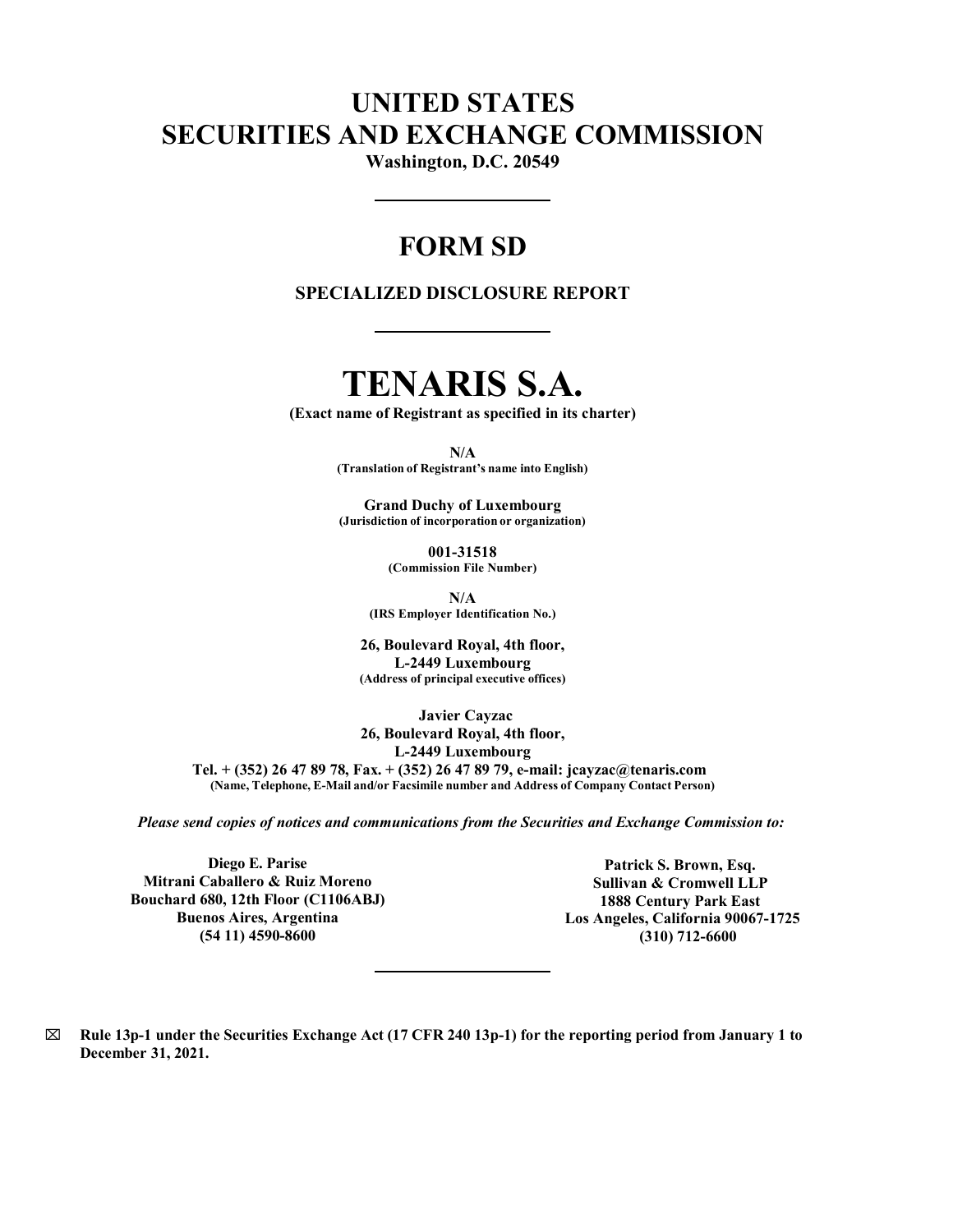#### **Introduction**

Tenaris S.A., together with its subsidiaries (collectively, "Tenaris" or "we"), is a leading global manufacturer and supplier of steel pipe products and related services for the world's energy industry and for other industrial applications. Our manufacturing system integrates steelmaking, pipe rolling and forming, heat treatment, threading and finishing across 16 countries. We also have a research and development ("R&D") network focused on enhancing product portfolio and improving production processes. Our team, based in more than 30 countries worldwide, is united by a passion for excellence in everything we do.

In addition, Tenaris supplies pipes and tubular components for non-energy applications and are focused on developing and supplying products and services for low-carbon energy applications such as geothermal wells, waste-to-energy (bio-energy) power plants, hydrogen storage and refueling stations, and carbon capture and sequestration. Through our integrated, worldwide network of seamless and welded manufacturing facilities, service centers and R&D centers, and a team of around 23,000 employees worldwide, we work with customers to meet their needs, upholding the highest standards of safety, quality, performance and reliability.

Our mission is to deliver value to our customers through product and process innovation, manufacturing excellence, supply chain integration, technical assistance, and customer service, aiming to reduce risk and costs, increase flexibility and improve time-to-market. Wherever we operate, we are committed to safety and minimizing our environmental footprint, providing opportunities for our people, and contributing to the sustainable development of our communities.

Tenaris's customers include many of the world's leading oil and gas companies, engineering companies engaged in constructing oil and gas gathering and processing and power facilities, and industrial companies operating in a range of industries. Tenaris's principal finished products are seamless and welded steel casing and tubing, line pipe and various other mechanical and structural steel pipes for different uses. The majority of Tenaris's seamless steel pipe products are manufactured in integrated steel making operations using the electric arc furnace route, with the principal raw materials being steel scrap, direct reduced iron, hot briquetted iron, pig iron and ferroalloys. Tenaris's welded steel pipe products are processed from purchased steel coils and plates. Only a negligible portion of Tenaris's products contain or may contain conflict minerals.

#### Item 1.01 Conflict Minerals Disclosure and Report

During 2021, Tenaris manufactured or contracted to manufacture certain products, the production or functionality of which may require conflict minerals, as defined in Item 1.01(d)(3) of Form SD, 17 CFR § 249b.400 ("Form SD"). Tenaris files this specialized disclosure form on Form SD pursuant to Rule 13p-1 under the Securities Exchange Act of 1934 (the "Conflict Minerals Rule").

#### Conflict Minerals Disclosure

Tenaris has, in good faith, conducted a reasonable country of origin inquiry ("RCOI") to determine whether its products contain conflict minerals originated in the Democratic Republic of the Congo ("DRC") or the adjoining countries of Angola, Burundi, Central African Republic, Republic of Congo, Rwanda, South Sudan, Tanzania, Uganda and Zambia (the "Covered Countries"). A description of Tenaris's RCOI follows:

- Tenaris implemented a Policy for Compliance with Conflict Minerals Reporting Requirements (the "Policy"), which has three main purposes:
	- ensuring that Tenaris is able to determine on a consistent and regular basis the origin of any conflict minerals contained in its products;
	- providing accurate and truthful information regarding its use of conflict minerals to customers requesting such information; and
	- making informed decisions regarding the purchase of products from its direct suppliers containing conflict minerals originating in the Covered Countries.
- The Policy includes a form (the "RCOI Form") Tenaris uses annually to determine whether conflict minerals necessary to the functionality or production of products manufactured by Tenaris (or contracted by Tenaris to be manufactured), if any, may have originated in a Covered Country. The RCOI Form was distributed to Tenaris's direct suppliers whose products may contain conflict minerals. Such RCOI Form: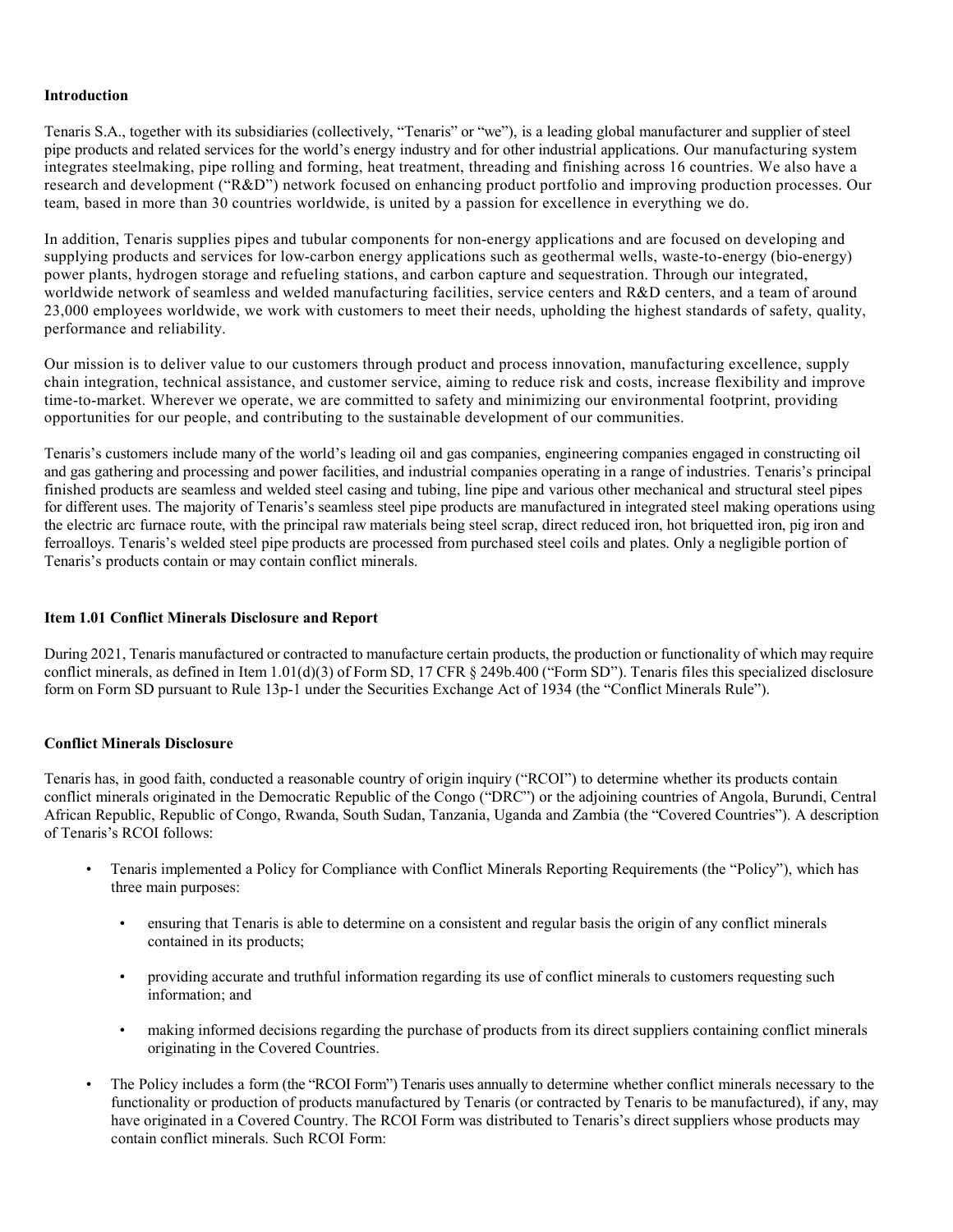- provides overall background information on the Conflict Minerals Rule;
- includes questions designed to determine whether or not a given supplier supplies conflict minerals to Tenaris;
- includes questions regarding whether such conflict minerals, if any, originate from a Covered Country;
- describes possible additional requirements or specific due diligence procedures; and
- requires certain acknowledgments from direct suppliers.
- In addition to the RCOI Form, the Policy includes conflict-minerals-free-sourcing clauses, which have been included in Tenaris's General Terms and Conditions for the Purchase of Goods and Services. Tenaris makes reasonable efforts to have provisions included in its agreements with Potential Conflict Minerals Suppliers (as defined below). These contractual clauses include:
	- a representation and warranty from the relevant supplier in favor of Tenaris to the effect that none of the products, parts or materials delivered to Tenaris contain or will contain conflict minerals originated from a Covered Country;
	- an agreement from the supplier to provide, upon Tenaris's request, any document or information that evidences the accuracy of the representation and warranty referred to above; and
	- a commitment from the relevant supplier immediately to inform Tenaris if the supplier learns or has reason to believe at any time that the representation and warranty referred to above ceases to be true and correct.
- Tenaris's products and direct suppliers are assessed from time to time in order to identify (i) products likely to contain conflict minerals and (ii) suppliers of conflict minerals or products (including raw materials) that may contain conflict minerals. Following each assessment, all direct suppliers of conflict minerals or products that may contain conflict minerals so identified (each, a "Potential Conflict Minerals Supplier") were contacted and requested to complete and certify the RCOI Form.
- All responses to the RCOI Form were reviewed by Tenaris, and, if necessary, the Potential Conflict Minerals Suppliers were requested to provide additional information or clarifications. The Potential Conflict Minerals Suppliers were also requested to inform Tenaris immediately of any changes occurring after the date of their responses to the RCOI Form that might affect the completeness or accuracy of their responses. A contact person was assigned for follow-up purposes.
- Through the procedures described above, in 2021, Tenaris identified and surveyed 27 (twenty-seven) Potential Conflict Minerals Suppliers. As of the date hereof 100 % of the surveyed Potential Conflict Minerals Suppliers have confirmed that none of their products (including raw materials) contain conflict minerals originated from a Covered Country.

Based on the information currently obtained through the procedures described above, Tenaris has no reason to believe that any products manufactured by Tenaris (or contracted by Tenaris to be manufactured) contain conflict minerals necessary to the functionality or production of such products that originated from a Covered Country.

We note that our RCOI can provide only reasonable, not absolute, assurance regarding the source and chain of custody of any products that may contain conflict minerals. Under our RCOI processes, we request data from our direct suppliers and those direct suppliers request similar information within their supply chains to identify the original sources of any necessary conflict minerals. Such sources of information may yield inaccurate or incomplete information and may be subject to fraud. Another complicating factor is the unavailability of country of origin and chain of custody information from our direct suppliers on a continuous, real-time basis. The supply chain of commodities such as conflict minerals is a multi-step process, operating almost on a daily basis, which involves smelters, refiners, shippers, traders and distributors. Since we do not have direct contractual relationships with smelters and refiners, we rely on our direct suppliers to gather and provide specific information about the origin of any conflict minerals (or products containing conflict minerals) supplied to us. We seek sourcing data on an annual basis from our direct suppliers, we ask that the data cover the entire reporting year, and we seek to use contract provisions requiring the direct suppliers to promptly update us in the event of any changes to the sourcing data.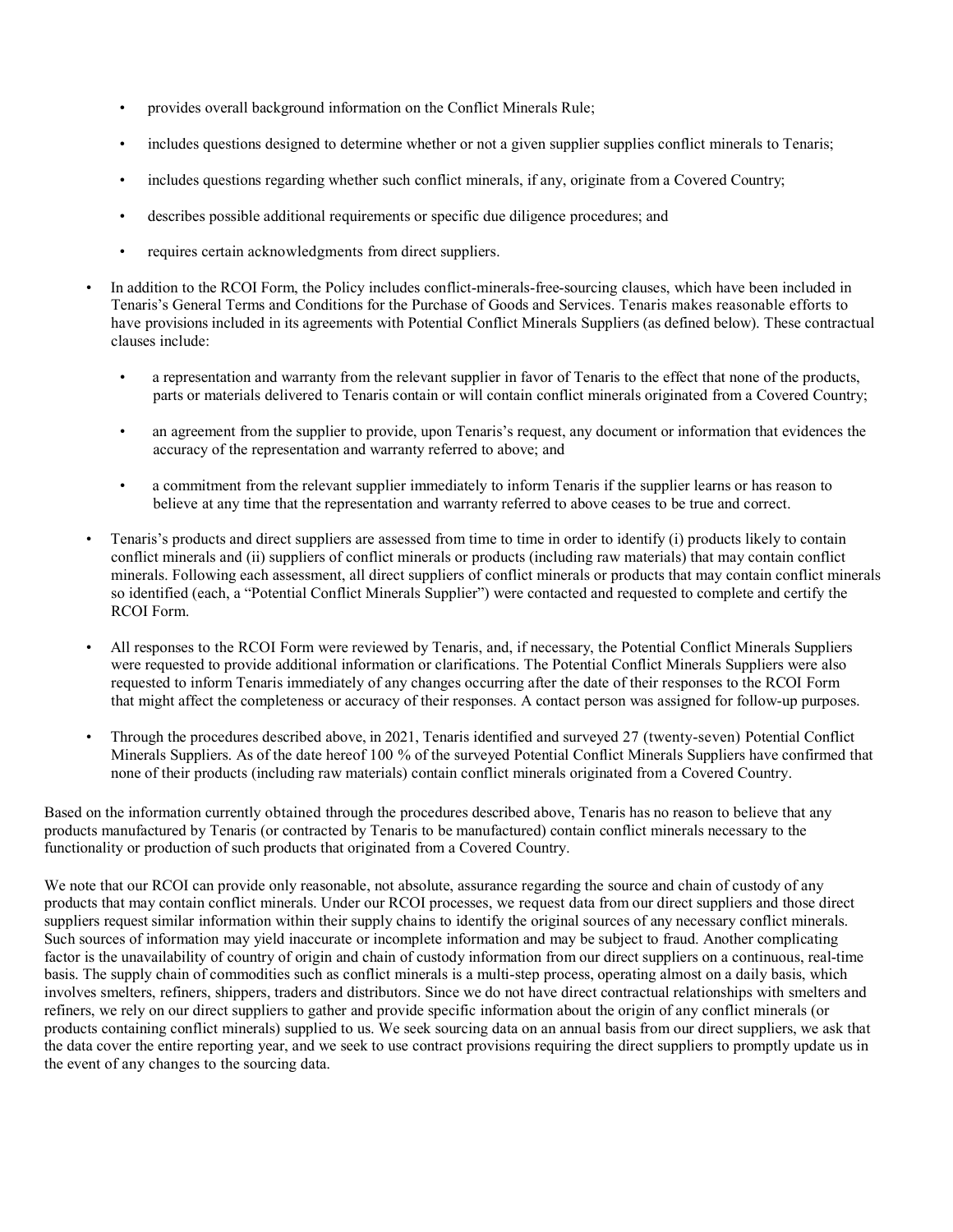The information provided under this "Conflict Minerals Disclosure" section can be found on Tenaris's website, accessible at: https://ir.tenaris.com/financial-and-sustainability-reports/reports.

#### Additional Policies and Procedures

- We will continue performing the activities describe above throughout the year ending December 31, 2022.
- Should any Potential Conflict Minerals Suppliers inform Tenaris that the products (including raw materials) supplied by it may contain conflict minerals originating from any Covered Country, Tenaris will undertake further and specific due diligence to determine if the conflict minerals delivered to Tenaris have or may have directly or indirectly financed or benefited armed groups in the Covered Countries.
- In conducting such specialized due diligence, Tenaris intends to implement the general standards of the OECD Due Diligence Guidance for Responsible Supply Chains of Minerals from Conflict-Affected and High-Risk Areas (Second Edition). Among other documents, evidence and representations, as the circumstances may warrant, Tenaris would request any relevant supplier to provide:
	- a clear and detailed description of the supply chain and chain of custody of the conflict minerals supplied to Tenaris;
	- a clear and thorough description of the procedures adopted by the supplier to verify that no sub-suppliers identified in the supplier's supply chain provide any conflict minerals originating in a Covered Country;
	- a copy of the policies and procedures adopted by the supplier (and those adopted by the supplier's sub-suppliers in the applicable supply chain) concerning traceability and compliance with the Conflict Minerals Rule;
	- supporting evidence of the procedures adopted and due diligence conducted by the supplier (including, without limitation, affidavits, declarations and information obtained from the supplier's supply chain and other suppliers' internal reports); and
	- identification of the facilities, mines or locations where the conflict minerals supplied to Tenaris are processed or extracted.

[Remainder of page intentionally left blank]